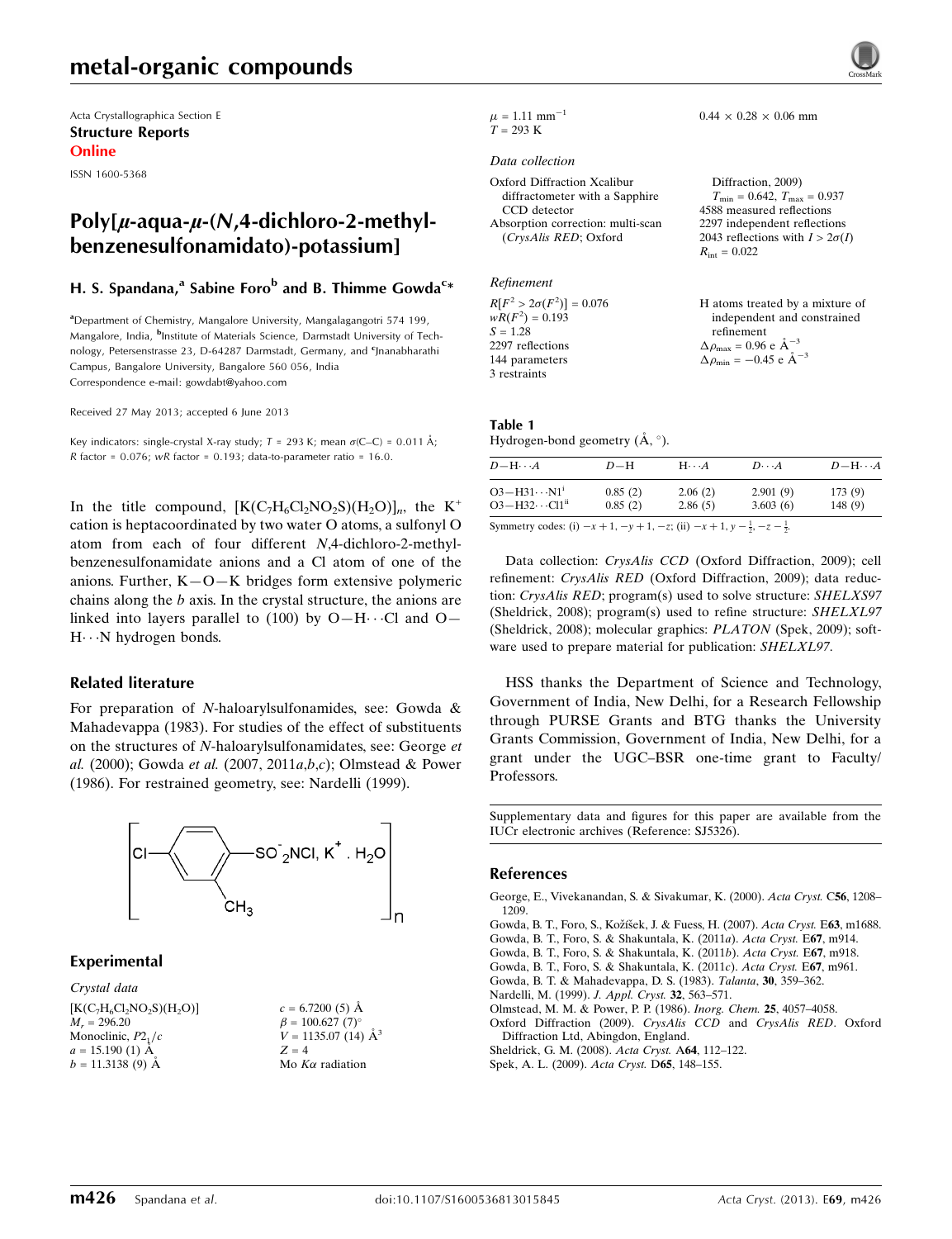# **supporting information**

*Acta Cryst.* (2013). E**69**, m426 [doi:10.1107/S1600536813015845]

# **Poly[***µ***-aqua-***µ***-(***N***,4-dichloro-2-methylbenzenesulfonamidato)-potassium]**

## **H. S. Spandana, Sabine Foro and B. Thimme Gowda**

#### **S1. Comment**

The present work was undertaken in order to explore the effect of replacing sodium ion by potassium ion on the solid state structures of metal salts of *N*-haloarylsulfonamidates(Gowda *et al.*, 2007, 2011*a,b,c*), the structure of potassium *N*chloro-2-methyl-4-chlorobenzene- sulfonamidate monohydrate (I) has been determined (Fig. 1). The structure of (I) resembles those of potassium *N*-chloro-benzenesulfonamidate monohydrate (II) (Gowda *et al.*, 2007), potassium *N*chloro-4-chlorobenzenesulfonamidate monohydrate (III) (Gowda *et al.*, 2011*b*), potassium *N*-chloro-2-methyl-benzenesulfonamidate monohydrate (IV) (Gowda *et al.*, 2011*c*) and other sodium *N*-chloroarylsulfonamidates (George *et al.*, 2000; Olmstead & Power, 1986).

In the title compound,  $K^+$  ion is hepta coordinated by two O atoms from two different water molecules, sulfonyl O atoms of four different *N*-chloro-2-methyl-4-chlorobenzenesulfonamide anions and the Cl atom of the N—Cl bond in one of the *N*-chloro-2-methyl-4-chlorobenzene- sulfonamidate anions, similar to the coordination observed in II, III and IV. However, this is in contrast to the situation for potassium *N*-chloro-2-chlorobenzenesulfonamidate sesquihydrate (Gowda *et al.*, 2011*a*) where the K<sup>+</sup> cation acheives hepta coordination by binding three O atoms from three different water molecules and four sulfonyl O atoms of three different *N*-chloro-2-chlorobenzenesulfonamidate anions.

The S—N distance of 1.580 (6) Å is consistent with a S—N double bond and is in agreement with the observed values of 1.581 (4) Å in (II), 1.588 (2) Å in (III) and 1.584 (3) Å in (IV).

In the crystal structure the anions are linked by intermolecular O3—H32…Cl1 and O3—H31…N1 hydrogen bonding into layers (Fig. 2 and Table 1). Further, K– O –K bridges form extensive polymer chains along the *b* axis, generating a coordination polymer (Fig. 3).

#### **S2. Experimental**

The title compound was prepared by a method similar to the one described by Gowda & Mahadevappa (Gowda & Mahadevappa, 1983). 2 g of 2-methyl-4-chlorobenzenesulfonamide was dissolved with stirring in 40 ml of 5*M* KOH at 70° C. Pure chlorine gas was bubbled through clear aqueous solution for about 1 hr. The precipitated potassium salt of *N*chloro-2-methyl-4-chlorobenzenesulfonamidate was filtered under suction, washed quickly with a minimum quantity of ice cold water. The purity of the compound was checked by determining its melting point ( $170\degree$ C) and estimating, iodometrically, the amount of active chlorine present in it. It was further characterized from its infrared spectrum.

Plate like colourless single crystals of the title compound used in the X-ray diffraction studies were obtained from its aqueous solution at room temperature.

#### **S3. Refinement**

The O-bound H atoms were located in difference map and were refined with restrained geometry (Nardelli, 1999), *viz*. O —H distances were restrained to 0.85 (2) Å and H—H distance was restrained to 1.365 Å, thus leading to the angle of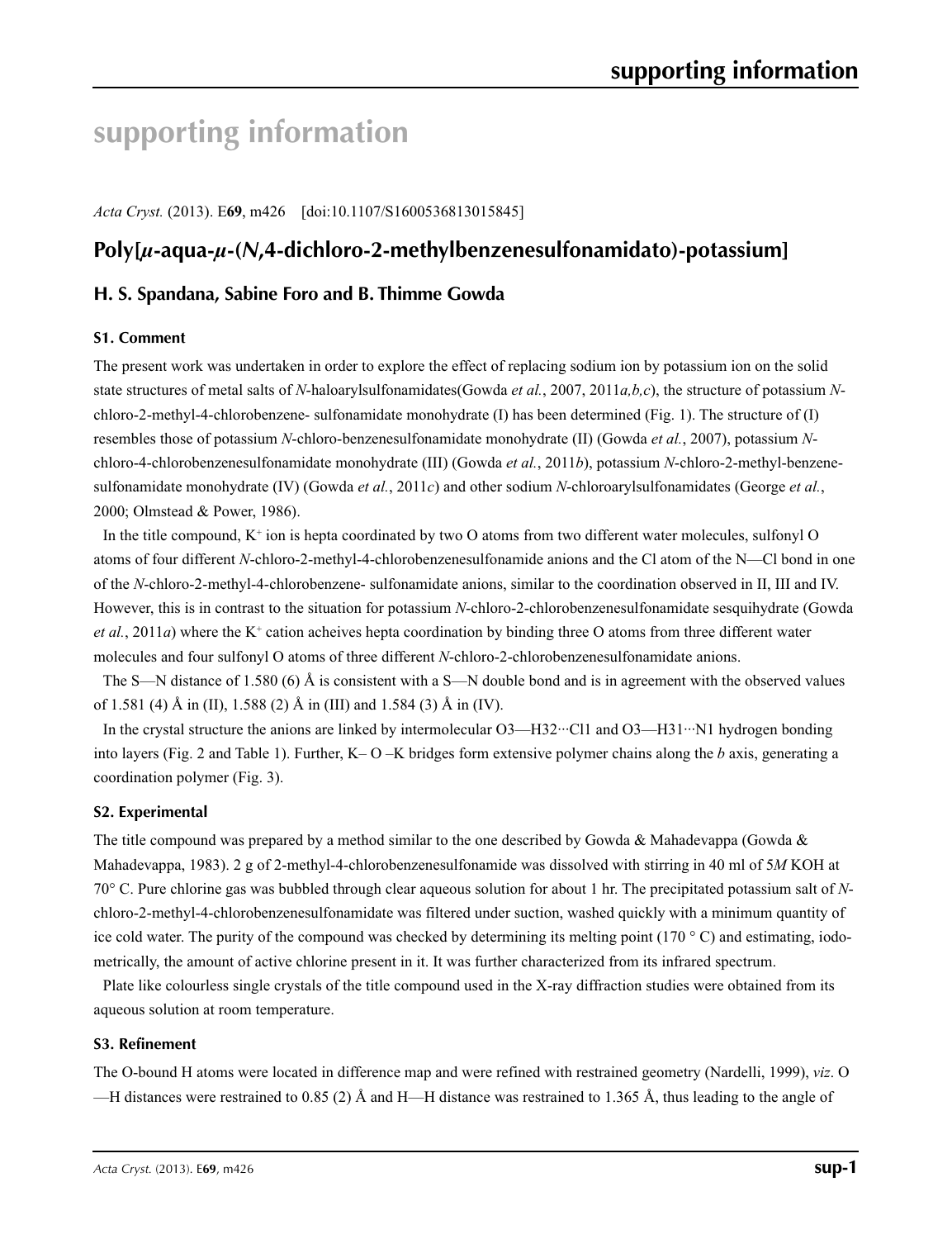107°.

H atoms bonded to C were positioned with idealized geometry using a riding model with the aromatic C—H = 0.93 Å, methyl C—H = 0.96 Å. All H atoms were refined with isotropic displacement parameters set at 1.2 *U*eq(C-aromatic, N, O) and 1.5 *U*eq(*C*-methyl) of the parent atom.

The (6 1 1, -1 0 6, -10 1 1) reflections had a poor disagreement with their calculated values and were omitted from the refinement.

The crystal was refined with the twin law  $(1\ 0\ 0.835/0 - 1\ 0/0\ 0 - 1)$ .



### **Figure 1**

Molecular structure of the title compound, showing the atom labelling scheme for the asymmetric unit and extended to show the coordination geometry about  $K^+$ . The displacement ellipsoids are drawn at the 50% probability level. The H atoms are represented as small spheres of arbitrary radii.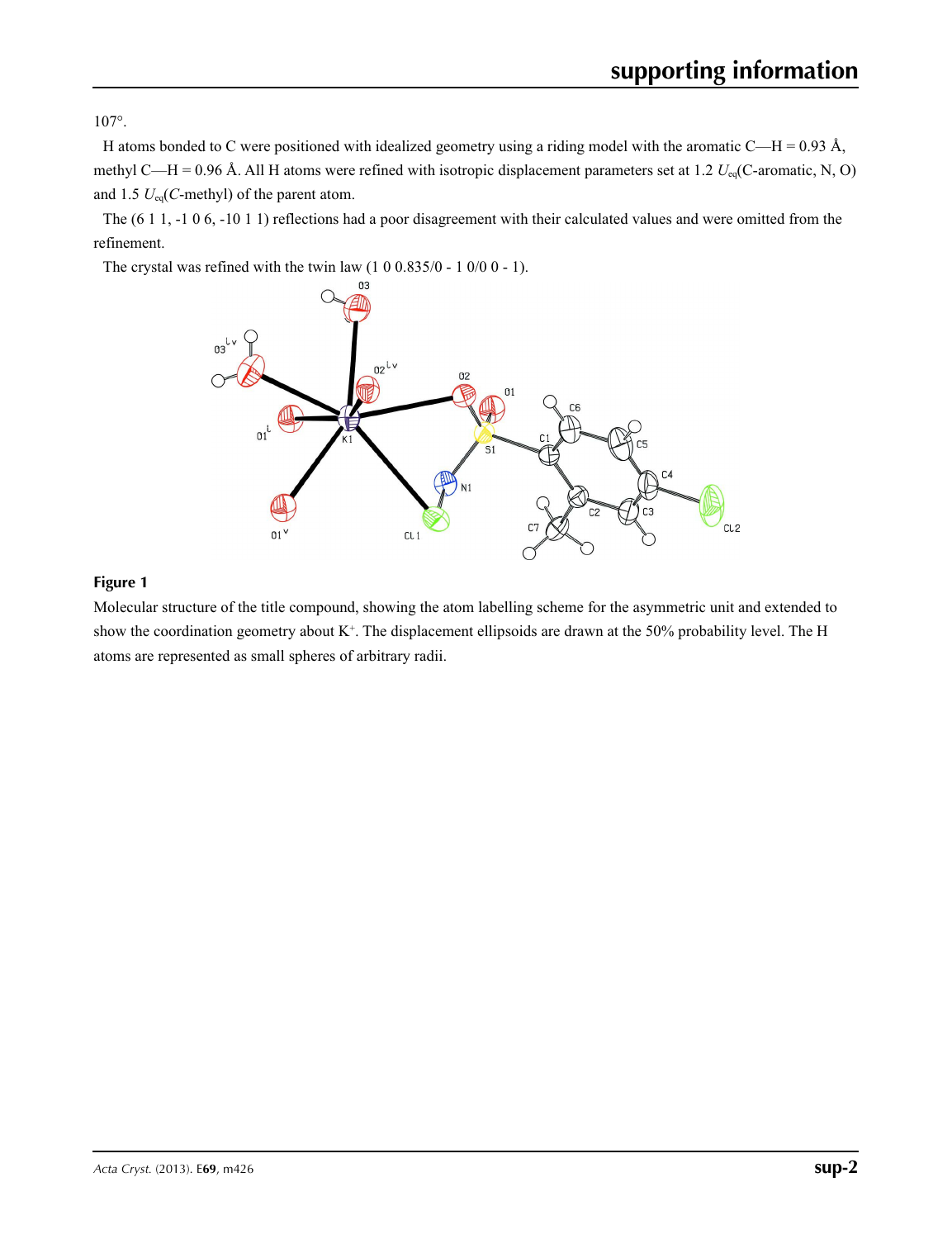

# **Figure 2**

Molecular packing of the title compound with hydrogen bonding shown as dashed lines.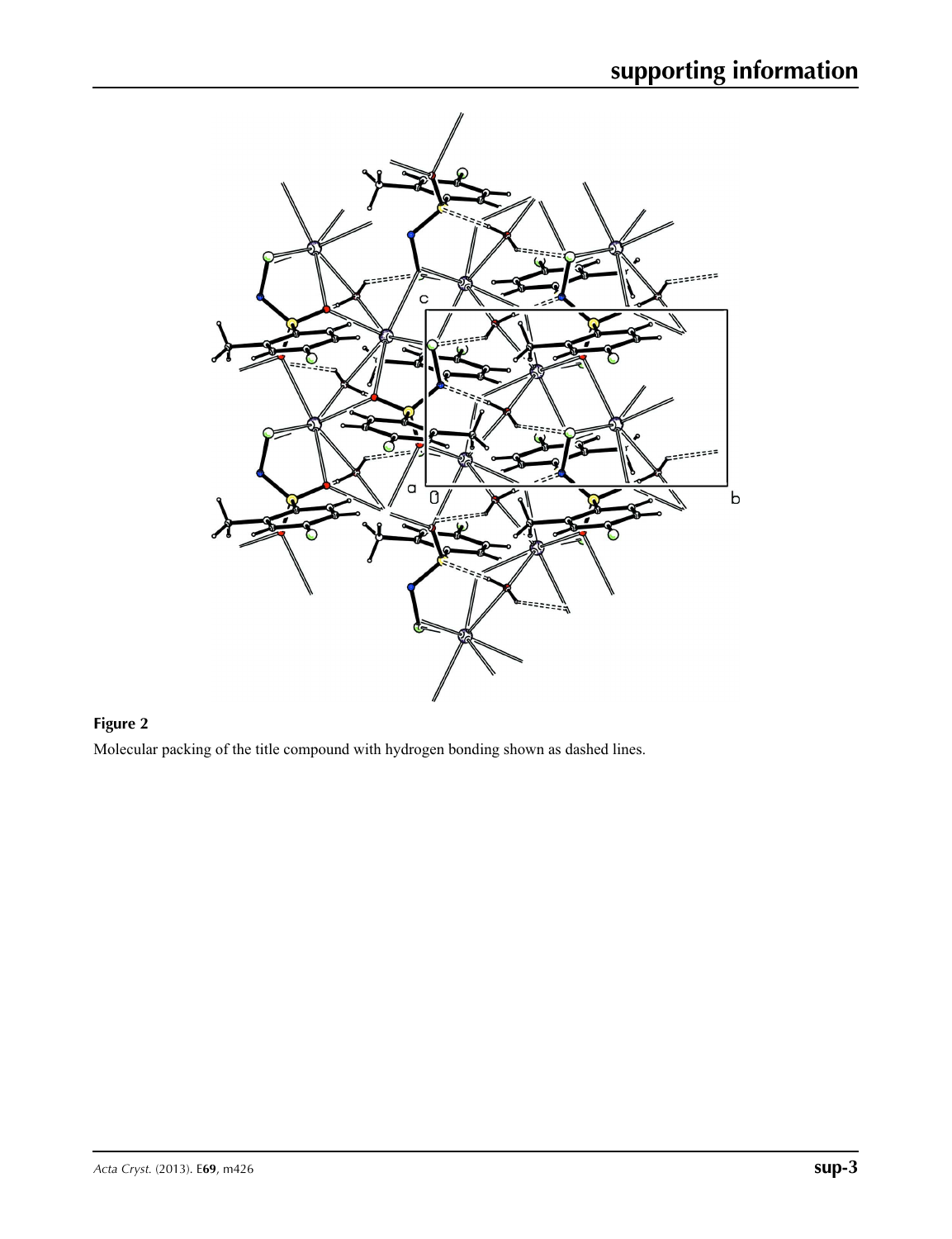

# **Figure 3**

Coordination polymer generated by K–O–K bridges which form extensive polymer chains along the *b* axis,

# **Poly[***µ***-aqua-***µ***-(***N***,4-dichloro-2-methylbenzenesulfonamidato)-potassium]**

| Crystal data |  |
|--------------|--|
|--------------|--|

| $[K(C7H6Cl2NO2S)(H2O)]$<br>$M_r = 296.20$<br>Monoclinic, $P2_1/c$<br>Hall symbol: -P 2ybc<br>$a = 15.190(1)$ Å<br>$b = 11.3138(9)$ Å<br>$c = 6.7200(5)$ Å<br>$\beta$ = 100.627 (7) <sup>o</sup><br>$V = 1135.07(14)$ Å <sup>3</sup><br>$Z=4$                                                                                          | $F(000) = 600$<br>$D_x = 1.733$ Mg m <sup>-3</sup><br>Mo Ka radiation, $\lambda = 0.71073$ Å<br>Cell parameters from 2383 reflections<br>$\theta$ = 3.1–27.8°<br>$\mu$ = 1.11 mm <sup>-1</sup><br>$T = 293 \text{ K}$<br>Plate, colourless<br>$0.44 \times 0.28 \times 0.06$ mm             |
|---------------------------------------------------------------------------------------------------------------------------------------------------------------------------------------------------------------------------------------------------------------------------------------------------------------------------------------|---------------------------------------------------------------------------------------------------------------------------------------------------------------------------------------------------------------------------------------------------------------------------------------------|
| Data collection                                                                                                                                                                                                                                                                                                                       |                                                                                                                                                                                                                                                                                             |
| Oxford Diffraction Xcalibur<br>diffractometer with a Sapphire CCD detector<br>Radiation source: fine-focus sealed tube<br>Graphite monochromator<br>Rotation method data acquisition using $\omega$ scans<br>Absorption correction: multi-scan<br>(CrysAlis RED; Oxford Diffraction, 2009)<br>$T_{\min} = 0.642$ , $T_{\max} = 0.937$ | 4588 measured reflections<br>2297 independent reflections<br>2043 reflections with $I > 2\sigma(I)$<br>$R_{\rm int} = 0.022$<br>$\theta_{\text{max}} = 26.4^{\circ}$ , $\theta_{\text{min}} = 3.1^{\circ}$<br>$h = -18 \rightarrow 16$<br>$k = -14 \rightarrow 6$<br>$l = -3 \rightarrow 8$ |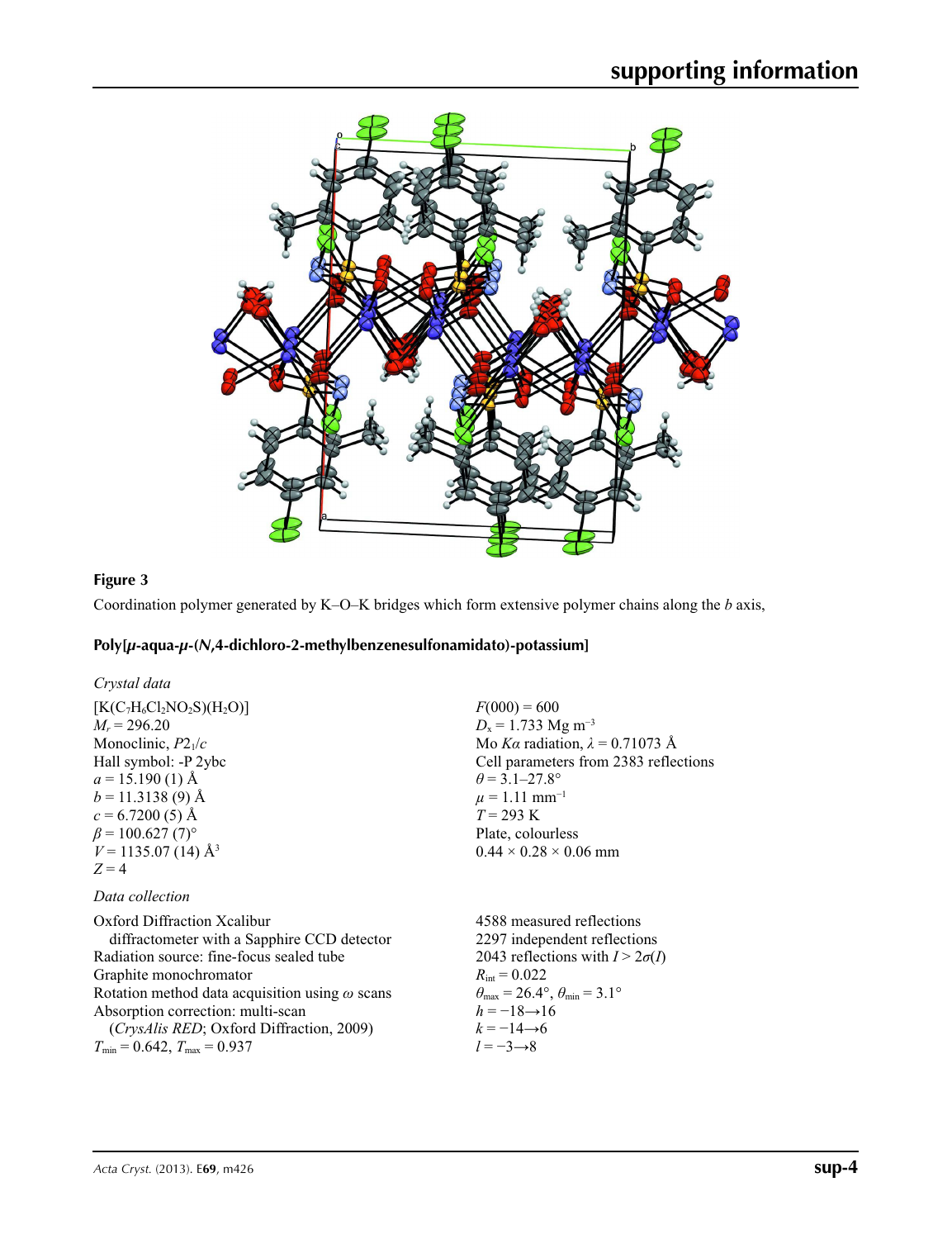*Refinement*

| Refinement on $F^2$                             | Secondary atom site location: difference Fourier  |
|-------------------------------------------------|---------------------------------------------------|
| Least-squares matrix: full                      | map                                               |
| $R[F^2 > 2\sigma(F^2)] = 0.076$                 | Hydrogen site location: inferred from             |
| $wR(F^2) = 0.193$                               | neighbouring sites                                |
| $S = 1.28$                                      | H atoms treated by a mixture of independent       |
| 2297 reflections                                | and constrained refinement                        |
| 144 parameters                                  | $w = 1/[\sigma^2(F_0^2) + (0.0345P)^2 + 9.1024P]$ |
| 3 restraints                                    | where $P = (F_0^2 + 2F_c^2)/3$                    |
| Primary atom site location: structure-invariant | $(\Delta/\sigma)_{\text{max}} = 0.002$            |
| direct methods                                  | $\Delta\rho_{\rm max} = 0.96$ e Å <sup>-3</sup>   |
|                                                 | $\Delta\rho_{\rm min} = -0.45$ e Å <sup>-3</sup>  |

#### *Special details*

**Geometry**. All e.s.d.'s (except the e.s.d. in the dihedral angle between two l.s. planes) are estimated using the full covariance matrix. The cell e.s.d.'s are taken into account individually in the estimation of e.s.d.'s in distances, angles and torsion angles; correlations between e.s.d.'s in cell parameters are only used when they are defined by crystal symmetry. An approximate (isotropic) treatment of cell e.s.d.'s is used for estimating e.s.d.'s involving l.s. planes.

**Refinement**. Refinement of  $F^2$  against ALL reflections. The weighted *R*-factor  $wR$  and goodness of fit *S* are based on  $F^2$ , conventional *R*-factors *R* are based on *F*, with *F* set to zero for negative  $F^2$ . The threshold expression of  $F^2 > \sigma(F^2)$  is used only for calculating *R*-factors(gt) *etc*. and is not relevant to the choice of reflections for refinement. *R*-factors based on *F*<sup>2</sup> are statistically about twice as large as those based on *F*, and *R*- factors based on ALL data will be even larger.

*Fractional atomic coordinates and isotropic or equivalent isotropic displacement parameters (Å<sup>2</sup>)* 

|                 | $\boldsymbol{x}$ | $\mathcal{Y}$ | z             | $U_{\rm iso}*/U_{\rm eq}$ |  |
|-----------------|------------------|---------------|---------------|---------------------------|--|
| C1              | 0.2356(4)        | 0.4297(6)     | 0.1358(9)     | 0.0268(13)                |  |
| C <sub>2</sub>  | 0.1902(4)        | 0.5272(6)     | 0.1947(9)     | 0.0303(13)                |  |
| C <sub>3</sub>  | 0.1045(5)        | 0.5082(8)     | 0.2363(10)    | 0.0404(17)                |  |
| H <sub>3</sub>  | 0.0720           | 0.5711        | 0.2749        | $0.049*$                  |  |
| C <sub>4</sub>  | 0.0680(5)        | 0.3960(8)     | 0.2203(11)    | 0.0441(18)                |  |
| C <sub>5</sub>  | 0.1126(5)        | 0.3003(8)     | 0.1652(12)    | 0.0482(19)                |  |
| H <sub>5</sub>  | 0.0870           | 0.2254        | 0.1570        | $0.058*$                  |  |
| C6              | 0.1975(5)        | 0.3183(7)     | 0.1216(10)    | 0.0378(15)                |  |
| H <sub>6</sub>  | 0.2291           | 0.2547        | 0.0824        | $0.045*$                  |  |
| C7              | 0.2269(5)        | 0.6544(6)     | 0.2104(11)    | 0.0364(15)                |  |
| H7A             | 0.2240           | 0.6863        | 0.0769        | $0.055*$                  |  |
| H7B             | 0.2880           | 0.6539        | 0.2803        | $0.055*$                  |  |
| H7C             | 0.1916           | 0.7024        | 0.2837        | $0.055*$                  |  |
| N1              | 0.3485(4)        | 0.5488(5)     | $-0.0738(9)$  | 0.0372(13)                |  |
| O <sub>1</sub>  | 0.4057(3)        | 0.4798(5)     | 0.2621(7)     | 0.0413(12)                |  |
| O <sub>2</sub>  | 0.3645(3)        | 0.3298(4)     | $-0.0029(7)$  | 0.0388(11)                |  |
| O <sub>3</sub>  | 0.5671(4)        | 0.2308(6)     | $-0.0773(10)$ | 0.0545(15)                |  |
| H31             | 0.595(5)         | 0.292(5)      | $-0.027(13)$  | $0.065*$                  |  |
| H32             | 0.598(5)         | 0.197(7)      | $-0.153(12)$  | $0.065*$                  |  |
| K1              | 0.44984(10)      | 0.36919(13)   | $-0.3505(2)$  | 0.0356(4)                 |  |
| C <sub>11</sub> | 0.27213(14)      | 0.52161(18)   | $-0.3006(3)$  | 0.0476(5)                 |  |
| Cl2             | $-0.03915(14)$   | 0.3782(3)     | 0.2755(4)     | 0.0797(9)                 |  |
| S1              | 0.34542(10)      | 0.44325(14)   | 0.0788(2)     | 0.0283(4)                 |  |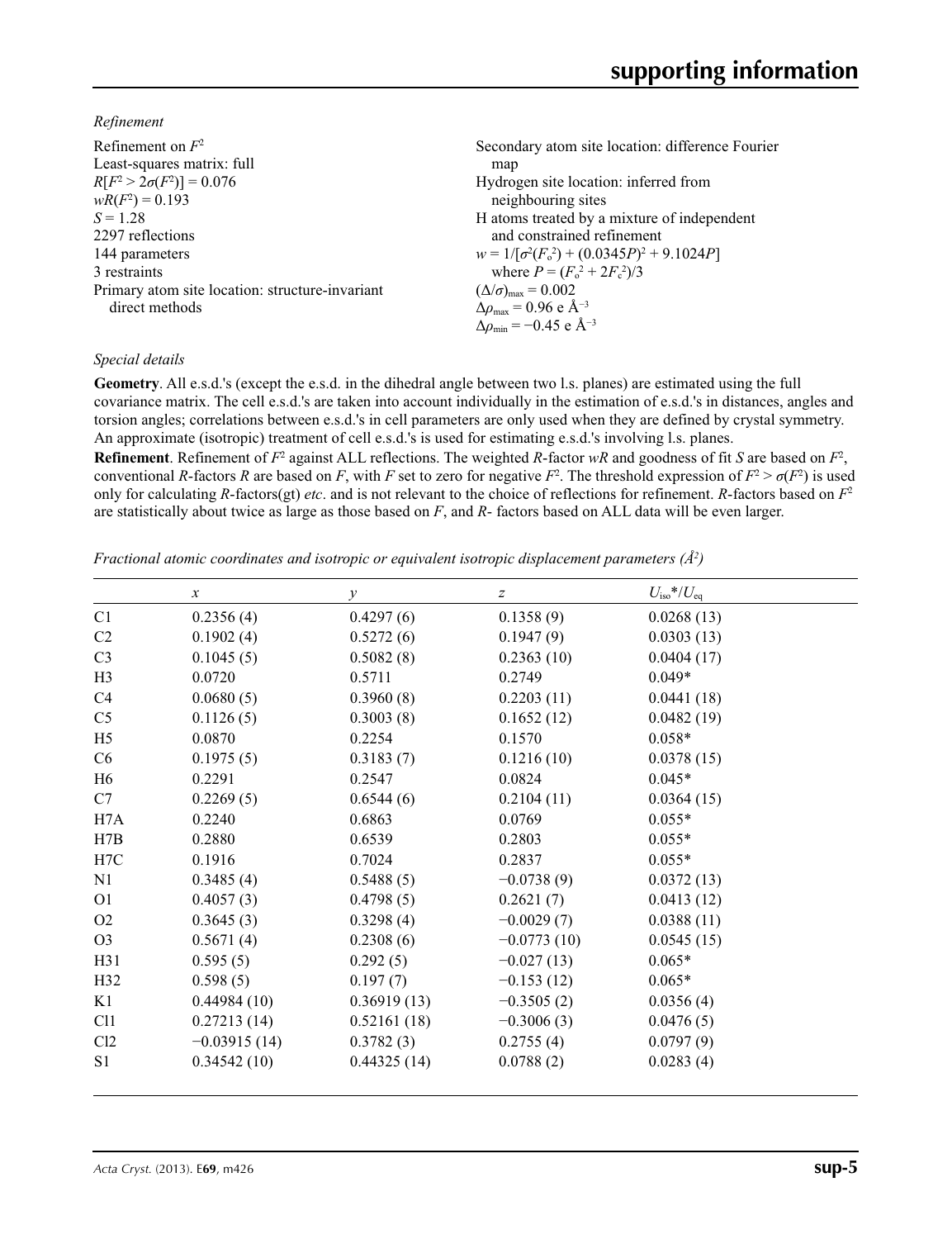|                 | $U^{11}$   | $L^{22}$   | $\mathcal{L}^{\beta 3}$ | $U^{12}$      | $U^{13}$    | $U^{23}$     |
|-----------------|------------|------------|-------------------------|---------------|-------------|--------------|
| C <sub>1</sub>  | 0.023(3)   | 0.033(3)   | 0.023(3)                | 0.000(2)      | 0.002(2)    | 0.002(2)     |
| C <sub>2</sub>  | 0.029(3)   | 0.038(4)   | 0.024(3)                | 0.005(3)      | 0.005(2)    | 0.000(3)     |
| C <sub>3</sub>  | 0.029(3)   | 0.064(5)   | 0.030(3)                | 0.006(3)      | 0.009(3)    | 0.002(3)     |
| C <sub>4</sub>  | 0.027(3)   | 0.074(6)   | 0.032(4)                | $-0.005(4)$   | 0.007(3)    | 0.009(4)     |
| C <sub>5</sub>  | 0.048(4)   | 0.051(5)   | 0.047(4)                | $-0.023(4)$   | 0.013(3)    | $-0.001(4)$  |
| C <sub>6</sub>  | 0.041(4)   | 0.042(4)   | 0.032(3)                | $-0.006(3)$   | 0.011(3)    | $-0.003(3)$  |
| C7              | 0.034(3)   | 0.037(4)   | 0.041(4)                | 0.008(3)      | 0.012(3)    | $-0.008(3)$  |
| N <sub>1</sub>  | 0.036(3)   | 0.038(3)   | 0.039(3)                | $-0.001(2)$   | 0.011(2)    | 0.004(3)     |
| O <sub>1</sub>  | 0.028(2)   | 0.056(3)   | 0.038(3)                | $-0.006(2)$   | $-0.001(2)$ | $-0.002(2)$  |
| O <sub>2</sub>  | 0.042(3)   | 0.033(3)   | 0.043(3)                | 0.007(2)      | 0.014(2)    | 0.003(2)     |
| O <sub>3</sub>  | 0.040(3)   | 0.056(4)   | 0.071(4)                | 0.001(3)      | 0.018(3)    | 0.013(3)     |
| K1              | 0.0345(8)  | 0.0377(8)  | 0.0359(8)               | $-0.0039(6)$  | 0.0101(6)   | $-0.0011(6)$ |
| C <sub>11</sub> | 0.0538(11) | 0.0549(12) | 0.0336(9)               | 0.0095(9)     | 0.0067(8)   | 0.0111(8)    |
| Cl <sub>2</sub> | 0.0338(10) | 0.143(3)   | 0.0643(15)              | $-0.0190(13)$ | 0.0154(10)  | 0.0122(16)   |
| S1              | 0.0245(7)  | 0.0323(8)  | 0.0287(8)               | 0.0019(6)     | 0.0061(6)   | 0.0014(6)    |

*Atomic displacement parameters (Å2 )*

# *Geometric parameters (Å, º)*

| $C1-C6$    | 1.383(9)  | $O1-S1$                     | 1.452(5)    |
|------------|-----------|-----------------------------|-------------|
| $C1-C2$    | 1.397(9)  | $O1-K1$ <sup>i</sup>        | 2.758(5)    |
| $C1 - S1$  | 1.786(6)  | $O1 - K1$ <sup>ii</sup>     | 2.855(5)    |
| $C2-C3$    | 1.397(9)  | $O2 - S1$                   | 1.446(5)    |
| $C2-C7$    | 1.540(10) | $O2-K1$ <sup>iii</sup>      | 2.703(5)    |
| $C3-C4$    | 1.381(12) | $O2-K1$                     | 2.907(5)    |
| $C3-H3$    | 0.9300    | $O3-K1$ <sup>iii</sup>      | 2.789(6)    |
| $C4 - C5$  | 1.364(12) | $O3-K1$                     | 2.790(6)    |
| $C4 - C12$ | 1.747(7)  | O3-H31                      | 0.85(2)     |
| $C5-C6$    | 1.389(10) | $O3 - H32$                  | 0.85(2)     |
| $C5 - H5$  | 0.9300    | $K1 - Q2$ <sup>iv</sup>     | 2.703(5)    |
| $C6 - H6$  | 0.9300    | $K1 - O1$ <sup>i</sup>      | 2.758(5)    |
| $C7 - H7A$ | 0.9600    | $K1 - O3$ iv                | 2.789(6)    |
| $C7 - H7B$ | 0.9600    | $K1 - O1$ <sup>v</sup>      | 2.855(5)    |
| $C7 - H7C$ | 0.9600    | $K1 - Cl1$                  | 3.272(2)    |
| $N1 - S1$  | 1.580(6)  | $K1 - H31$                  | 2.93(9)     |
| $N1 - C11$ | 1.763(6)  | $K1 - H32$                  | 3.09(9)     |
| $N1 - K1$  | 3.319(6)  |                             |             |
| $C6-C1-C2$ | 121.2(6)  | $O1^{i}$ -K1- $O1^{v}$      | 88.21 (14)  |
| $C6-C1-S1$ | 117.4(5)  | $O3^{iv}$ -K1- $O1^v$       | 75.28 (18)  |
| $C2-C1-S1$ | 121.5(5)  | $O3 - K1 - O1$ <sup>v</sup> | 149.33(17)  |
| $C1-C2-C3$ | 117.5(6)  | $O2^{iv}$ -K1- $O2$         | 85.58 (13)  |
| $C1-C2-C7$ | 124.5(6)  | $O1 - K1 - O2$              | 112.15(15)  |
| $C3-C2-C7$ | 118.0(6)  | $O3^{iv}$ -K1- $O2$         | 143.26 (18) |
| $C4-C3-C2$ | 120.1(7)  | $O3 - K1 - O2$              | 73.18(16)   |
| $C4-C3-H3$ | 120.0     | $O1'$ -K1- $O2$             | 137.32(15)  |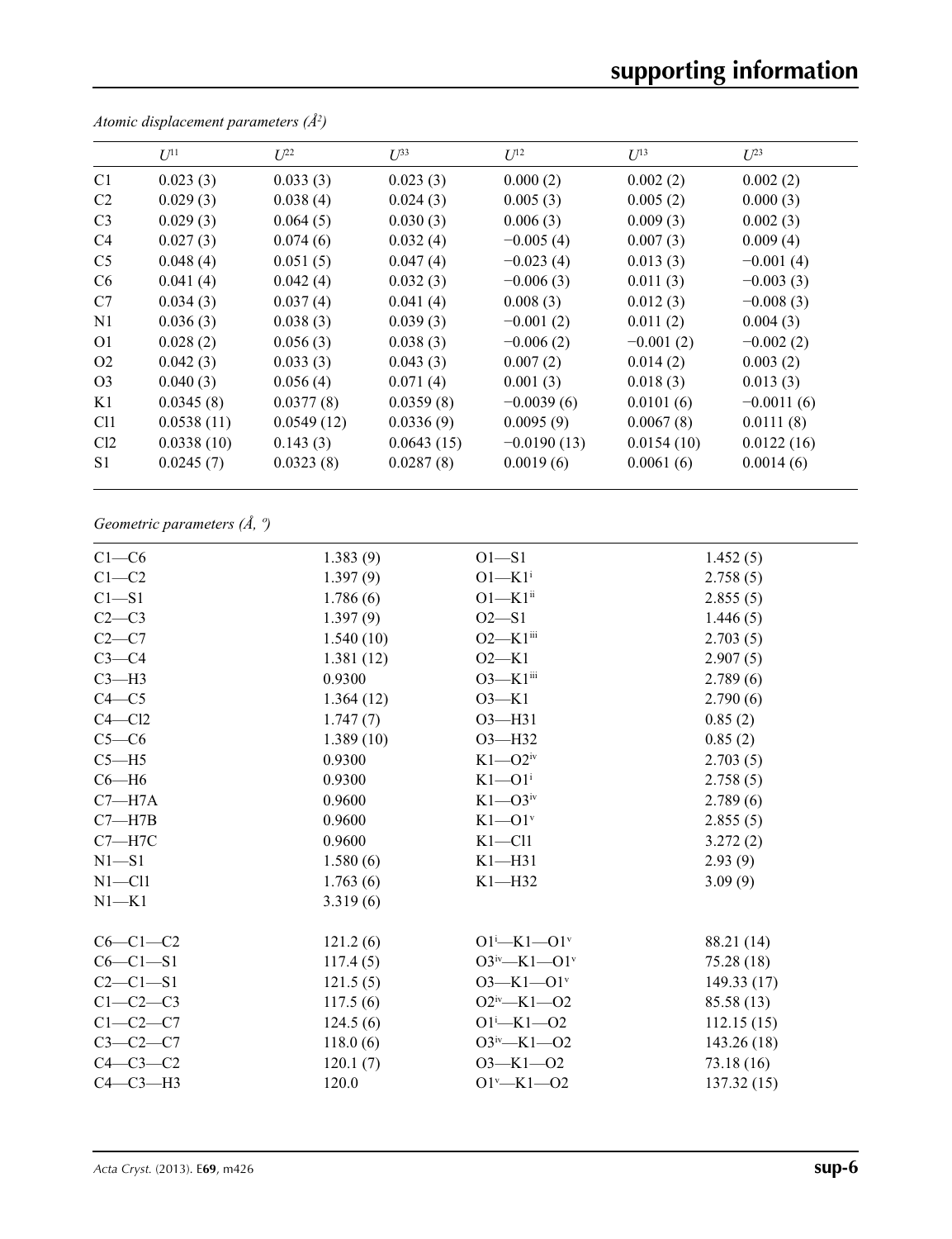| $C2-C3-H3$                    | 120.0       | $O2^{iv}$ -K1-Cl1                | 97.50(12)   |
|-------------------------------|-------------|----------------------------------|-------------|
| $C5-C4-C3$                    | 122.6(6)    | $O1^{i}$ -K1-Cl1                 | 106.88(13)  |
| $C5-C4-C12$                   | 119.6(6)    | $O3^{\text{iv}} - K1 - Cl1$      | 153.12(15)  |
| $C3-C4-C12$                   | 117.8(6)    | $O3 - K1 - Cl1$                  | 131.81 (14) |
| $C4-C5-C6$                    | 117.8(7)    | $O1^v$ -K1-Cl1                   | 78.62 (11)  |
| $C4-C5-H5$                    | 121.1       | $O2 - K1 - Cl1$                  | 59.99 (10)  |
| $C6-C5-H5$                    | 121.1       | $O2^{iv}$ —K1—N1                 | 118.84 (15) |
| $C1-C6-C5$                    | 120.8(7)    | $O1 - K1 - N1$                   | 86.17(15)   |
| $C1-C6-H6$                    | 119.6       | $O3^{iv}$ -K1-N1                 | 164.53(17)  |
| $C5-C6-H6$                    | 119.6       | $O3 - K1 - N1$                   | 106.30(18)  |
| $C2-C7-H7A$                   | 109.5       | $O1^v$ -K1-N1                    | 100.78(15)  |
| $C2-C7-H7B$                   | 109.5       | $O2 - K1 - N1$                   | 47.31 (14)  |
| $H7A - C7 - H7B$              | 109.5       | $Cl1-K1-N1$                      | 31.03(11)   |
| $C2-C7-H7C$                   | 109.5       | $O2^{\rm iv}$ —K1—H31            | 105.9(7)    |
| $H7A-C7-H7C$                  | 109.5       | $O1^i$ -K1-H31                   | 64.2 (10)   |
| $H7B-C7-H7C$                  | 109.5       | $O3^{iv}$ —K1—H31                | 79.3 (15)   |
| $S1 - N1 - C11$               | 109.6(3)    | $O3 - K1 - H31$                  | 16.8(7)     |
| $S1 - N1 - K1$                | 88.5(2)     | $O1^v$ —K1—H31                   | 145.6(15)   |
| $Cl1-M1-K1$                   |             | $O2-K1-H31$                      |             |
| $S1 - 01 - K1$ <sup>i</sup>   | 73.0(2)     | $Cl1-K1-H31$                     | 75.3(15)    |
| $S1 - 01 - K1$ <sup>ii</sup>  | 135.3(3)    | $N1-K1-H31$                      | 127.2(14)   |
|                               | 130.8(3)    |                                  | 97.6(13)    |
| $K1^i$ -O1-K1 <sup>ii</sup>   | 91.79(14)   | O2iv-K1-H32                      | 84.2 (14)   |
| $S1 - 02 - K1$ <sup>iii</sup> | 135.3(3)    | $O1 - K1 - H32$                  | 79.0 (14)   |
| $S1 - 02 - K1$                | 108.6(2)    | $O3^{\text{iv}}$ —K1—H32         | 59.3 (10)   |
| $K1$ <sup>iii</sup> —O2—K1    | 100.27(15)  | O3-K1-H32                        | 15.5(9)     |
| $K1$ <sup>iii</sup> —O3—K1    | 101.11(18)  | $O1^v$ —K1—H32                   | 134.3(10)   |
| $K1$ <sup>iii</sup> —O3—H31   | 116(6)      | $O2 - K1 - H32$                  | 87.5(11)    |
| $K1 - 03 - H31$               | 91(7)       | $Cl1-K1-H32$                     | 147.0(10)   |
| $K1$ <sup>iii</sup> —O3—H32   | 129(6)      | $N1 - K1 - H32$                  | 121.5(9)    |
| $K1 - 03 - H32$               | 103(7)      | $H31 - K1 - H32$                 | 26.1(7)     |
| H31-03-H32                    | 108(3)      | $N1 - C11 - K1$                  | 75.9(2)     |
| $O2^{iv}$ -K1- $O1^i$         | 154.73(16)  | $O2 - S1 - O1$                   | 115.8(3)    |
| $O2^{iv}$ —K1— $O3^{iv}$      | 76.41 (16)  | $O2 - S1 - N1$                   | 113.1(3)    |
| $O1^{i}$ -K1- $O3^{iv}$       | 78.81 (17)  | $O1 - S1 - N1$                   | 104.2(3)    |
| $O2^{iv}$ —K1—O3              | 89.17 (18)  | $O2 - S1 - C1$                   | 105.4(3)    |
| $O1 - K1 - O3$                | 79.62 (17)  | $O1 - S1 - C1$                   | 108.1(3)    |
| $O3^{iv}$ -K1- $O3$           | 74.78 (11)  | $N1 - S1 - C1$                   | 110.1(3)    |
| $O2^{iv}$ —K1—O1 <sup>v</sup> | 90.22(15)   |                                  |             |
| $C6-C1-C2-C3$                 | $-0.7(9)$   | $Cl1 - N1 - K1 - O3$ iv          | 118.7(7)    |
| $S1-C1-C2-C3$                 | $-180.0(5)$ | $S1 - N1 - K1 - 03$              | $-38.4(3)$  |
| $C6 - C1 - C2 - C7$           | $-178.8(6)$ | $Cl1 - N1 - K1 - 03$             | $-149.5(2)$ |
| $S1-C1-C2-C7$                 | 2.0(9)      | $S1 - N1 - K1 - O1$ <sup>v</sup> | 156.1(2)    |
| $C1 - C2 - C3 - C4$           | 0.5(10)     | $Cl1-M1-K1-O1v$                  | 45.1(2)     |
| $C7 - C2 - C3 - C4$           | 178.7(6)    | $S1 - N1 - K1 - 02$              | 8.75(19)    |
| $C2 - C3 - C4 - C5$           | 0.3(11)     | $Cl1 - N1 - K1 - O2$             | $-102.3(3)$ |
| $C2-C3-C4-C12$                | 179.7(5)    | $S1 - N1 - K1 - C11$             | 111.1(3)    |
| $C3 - C4 - C5 - C6$           | $-0.8(12)$  | $S1 - N1 - C11 - K1$             | $-82.0(3)$  |